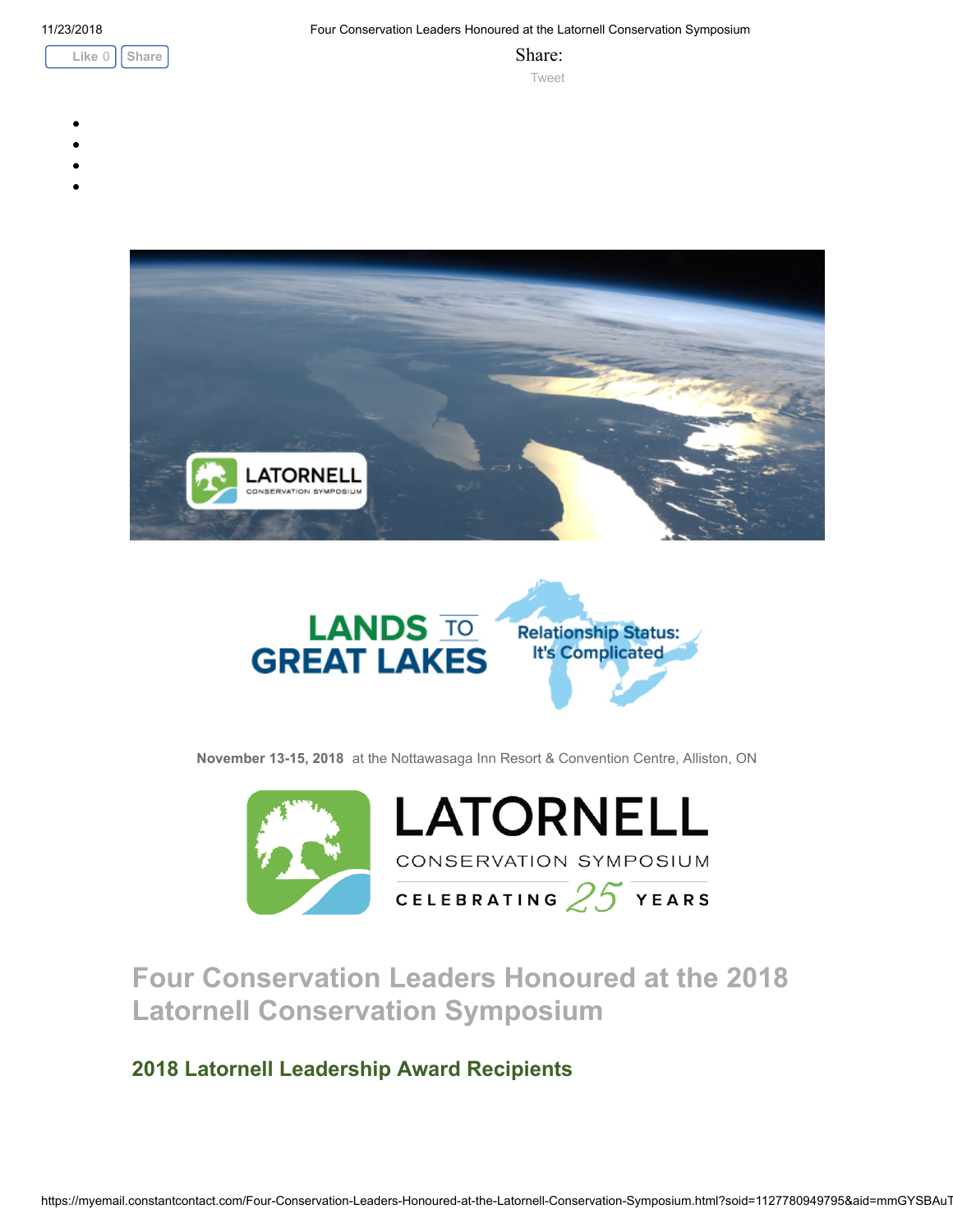



Brian Denney, Collingwood Terry Murphy, Belleviller



Nels Conroy, Sudbury Shelly Macpherson, Manotick



NEWMARKET, ON (November 19, 2018) Four Leaders were recognized at this year's Latornell Conservation Symposium for their achievements, impact and hard work within Ontario's conservation sector.

The Latornell Leadership Award is awarded to individuals who have demonstrated strong leadership accomplishments in the conservation field through work, career or volunteer experiences. They join a very select group of 99 recipients being recognized since 1999. Recipients of the Leadership Award were honoured at a gala luncheon on November 15 th at the Nottawasaga Inn just outside of Alliston, Ontario.

The 2018 Conservation Leaders include:

Nels Conroy, Sudbury, Ontario – for his work as Chair of the Sudbury Source Protection Committee, protecting Sudbury and area's source of drinking water

**Shelley Macpherson, Manotick, Ontario** – for her work in the tough field of regulations enforcement which protects people and buildings from hazardous or vulnerable areas

Brian Denney, Collingwood, Ontario – for his work promoting sustainability and a diverse range of innovative programs while Chief Administrative Office with the largest Conservation Authority in Ontario, the Toronto Region Conservation Authority

Terry Murphy, Belleville, Ontario – for his years of work with Conservation Authorities (specifically Quinte Conservation) promoting education and stewardship in order to improve engagement in conservation among various members of the community.

"We're very lucky to have such passion and dedication in protecting and advancing Ontario's natural assets on our behalf," said Scott Peck, Chair of the Latornell Conservation Symposium.